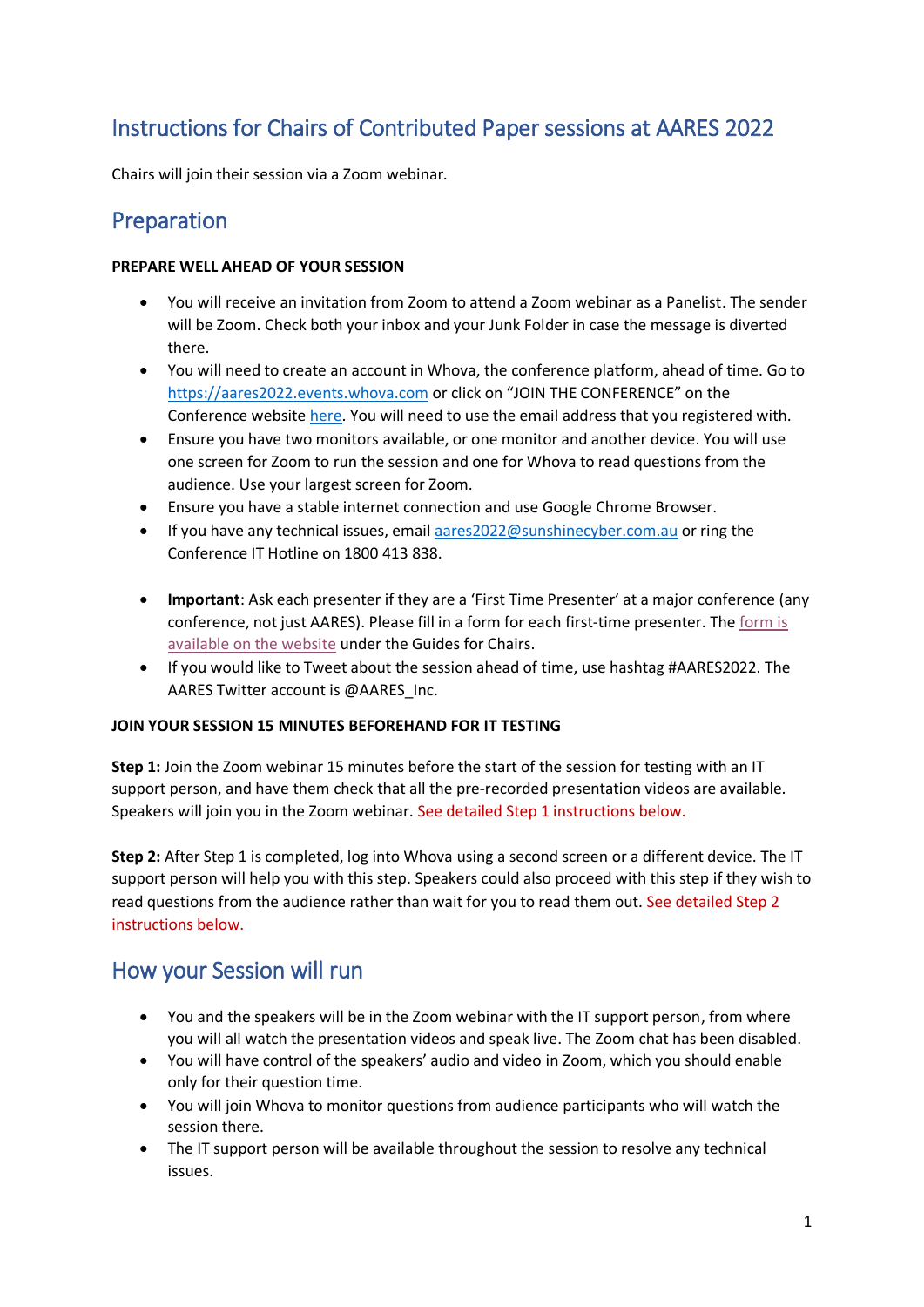- All presentations have been pre-recorded.
- You will start the session live, welcoming the speakers.
- When you say **"Please start the presentation" and "I invite the audience to ask questions through the Q&A tab"**, the IT support person will play the relevant video.
- You will then read out selected questions from the audience from the Whova Q&A tab.
- You will then enable the speaker's audio and video in Zoom to allow them to answer questions live.
- You will close the session live after the last speaker's question time.
- You must adhere strictly to the timing of the session.
- Presentations have been allocated 20 minutes in total, for the video (16 minutes) and question time (4 minutes). There are 2 minutes between presentations to allow audience participants to move between sessions.
- If a video exceeds 16 minutes, then the question time must be reduced accordingly.
- If a video exceeds 20 minutes, then the video must be stopped and the speaker must forego any questions. You may need to ask the IT support person to stop the video if they have not already done so.

## Step 1: How to Join your Session in Zoom

You will use Zoom to run the session. **Use your largest screen for this purpose.**

Please follow these instructions exactly.

- 1.1 You will receive an invitation from Zoom to attend a Zoom webinar as a Panelist. The sender will be Zoom. Check both your inbox and your Junk Folder in case the message has been diverted there.
- 1.2 In your Zoom invitation, click on "Click Here to Join". See **Figure 1**. This will launch your internet browser and open a zoom.us page. See **Figure 2**. Ensure you use Google Chrome.

| <b>Figure 1: Example of Zoom invitation</b>                                                                                                                                                                                                                                                                                                                                                                                                                                                                                                                                                                                                                                                                                                                                                                                                                                                                                                                                                              | Figure 2: Example of Zoom webinar screen                                                                                                                                                                                                                                                                                                                                                                                                                                                                                                                                                                                           |  |  |  |
|----------------------------------------------------------------------------------------------------------------------------------------------------------------------------------------------------------------------------------------------------------------------------------------------------------------------------------------------------------------------------------------------------------------------------------------------------------------------------------------------------------------------------------------------------------------------------------------------------------------------------------------------------------------------------------------------------------------------------------------------------------------------------------------------------------------------------------------------------------------------------------------------------------------------------------------------------------------------------------------------------------|------------------------------------------------------------------------------------------------------------------------------------------------------------------------------------------------------------------------------------------------------------------------------------------------------------------------------------------------------------------------------------------------------------------------------------------------------------------------------------------------------------------------------------------------------------------------------------------------------------------------------------|--|--|--|
| 日<br>$\triangle$<br>ی بل ا<br><b>Q</b> Tell me what you want to do<br>Acrobat<br>File<br>UNE Information C. To Manager<br>tra Rules -<br><b>R</b> elgnore<br><b>R</b> Meeting<br>Team Email<br>$\sqrt{}$ Done<br><b>D</b> OneNote<br>Delete Archive Reply<br>Move<br>Reply<br>Forward<br><b>Ballunk</b><br><b>BE</b> More -<br>Reply & Delete<br>F Create New<br><sup>24</sup> Actions<br>Quick Steps<br>Delete<br>Respond<br><b>Move</b><br>Zoom <no-reply@zoom.us><br/><b>Emilio Morales</b><br/>Ζ<br/>Panelist for test webinar to see panelist email<br/>Hi Emilio.<br/>You are invited to a Zoom webinar.<br/>Date Time: Jan 31, 2022 03:00 PM Canberra, Melbourne, Sydney<br/>Topic: test webinar to see panelist email<br/>Join from a PC. Mac. iPad. iPhone or Android device:<br/><b>Click Here to Join</b><br/>Note: This link should not be shared with others; it is unique to you.<br/>Passcode: 941949<br/>Add to Calendar Add to Google Calendar Add to Yahoo Calendar</no-reply@zoom.us> | <b>3</b> Launch Meeting - Zoom<br>$\times$<br>a une-au.zoom.us/j/89308535266?pwd=Ry9Oby9BMDBUSnpZdml0eGFFQW50QT09#success<br>99<br>m<br>Assessment Guideli<br>Open Zoom Meetings?<br>https://une-au.zoom.us wants to open this application.<br>zoom<br>Always allow une-au.zoom.us to open links of this type in the associated app.<br><b>Open Zoom Meetings</b><br>Cance <sup>1</sup><br>Click Open Zoom Meetings on the dialog shown by your browser<br>If you don't see a dialog, click Launch Meeting below<br>By clicking "Launch Meeting", you agree to our Terms of Service and Privacy Statement<br><b>Launch Meeting</b> |  |  |  |

1.3 Click on the "Open Zoom Meetings" dialog box shown by your browser. See **Figure 2** for an example.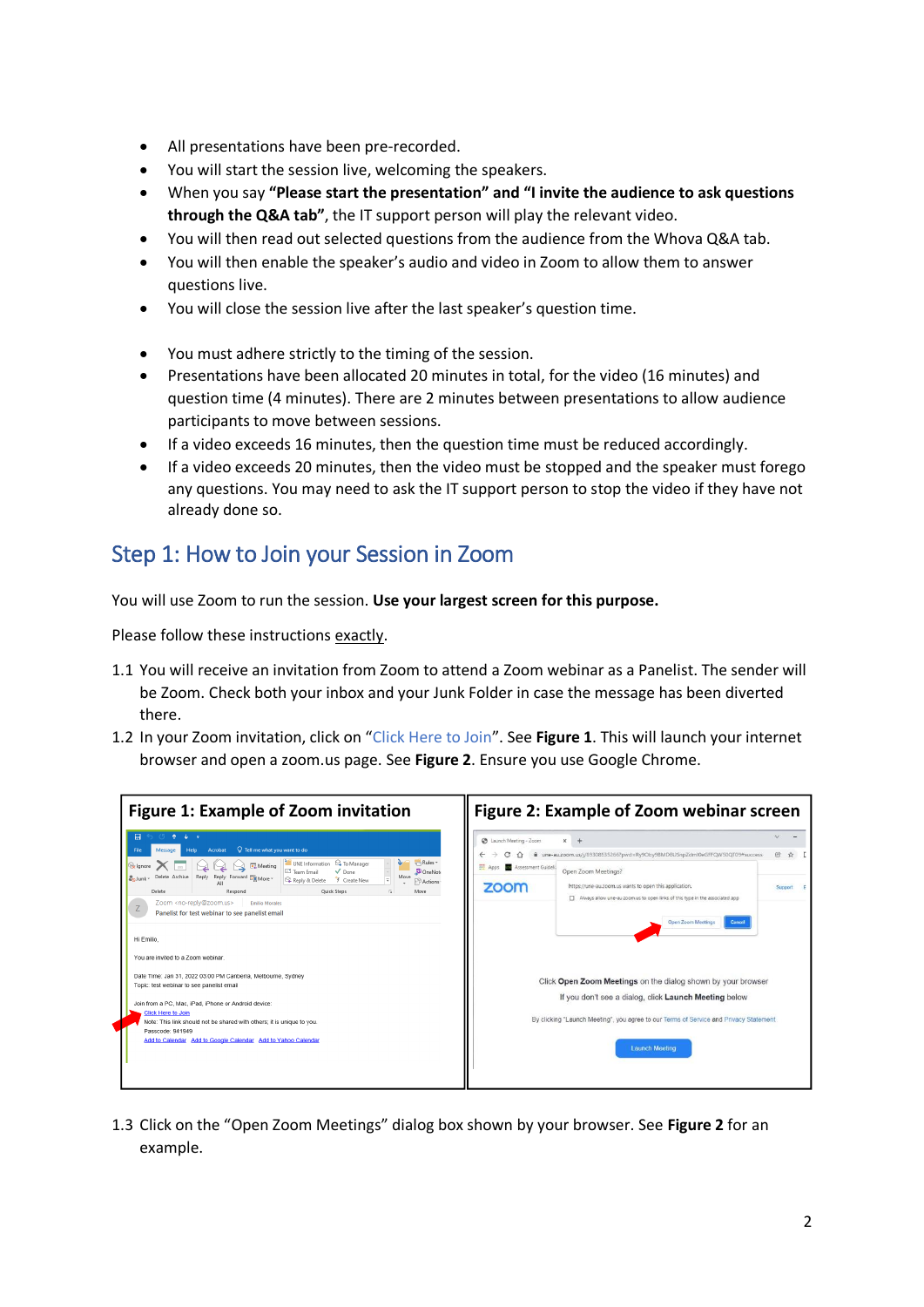**1.4** If you do not have the Zoom app installed, click on the "Download Now" link under the Launch Meeting button and follow the installation instructions.

## Step 2: How to Join the Whova Q&A

You will use Whova to read questions from audience participants who will watch the session there. **Use your second screen or a different device for this purpose.**

Please follow these instructions exactly.

- 2.1 After step 1 is completed, log into Whova. The IT support person will help you with this step.
- 2.2 Ensure you use Google Chrome.
- 2.3 Go to [https://aares2022.events.whova.com](https://aares2022.events.whova.com/) or click on "JOIN THE CONFERENCE" on the Conference website [here.](http://aares2022.org.au/) You should have already created an account in Whova using the email address that you registered with. See **Figure 3** for the Whova login page.
- 2.4 Click on the Agenda tab on the left-hand panel. See **Figure 4**.



2.5 The Full Agenda will appear for each day of the conference with session details. See **Figure 5**.

|                                                      | Figure 5: The Full Agenda has session details for every day                                                         |              |                                                                                         |                     |                           |                    |  |  |  |
|------------------------------------------------------|---------------------------------------------------------------------------------------------------------------------|--------------|-----------------------------------------------------------------------------------------|---------------------|---------------------------|--------------------|--|--|--|
| <b>Ulhova</b><br>Whova Guides -                      | Organizing your own event?                                                                                          |              |                                                                                         |                     |                           |                    |  |  |  |
| The 66th Annual AARES Conference<br>Feb 7 - 11, 2022 |                                                                                                                     |              |                                                                                         |                     | ponsor level<br>Principal | <b><i>Cray</i></b> |  |  |  |
| 骨 Home<br><b>昔 Agenda</b>                            | Filter by tracks                                                                                                    | ٠            | Q Search session name, location, or speaker name.                                       |                     |                           |                    |  |  |  |
| · Sessions                                           | <b>Full Agenda</b><br>My Agenda                                                                                     |              | <b>Rehearsal Sessions</b>                                                               |                     |                           |                    |  |  |  |
| Speakers<br>Speed Network                            |                                                                                                                     | Tue<br>Feb 8 | Wed<br>Feb 9                                                                            |                     | Thu<br>Feb 10             | $\rightarrow$      |  |  |  |
| 67<br><b>ニ Attendees</b><br><b>S</b> Community<br>22 | 9:30 AM                                                                                                             |              |                                                                                         |                     |                           |                    |  |  |  |
| 图 Messages<br>Ω<br>m <sup>*</sup> Photos             | Opening<br>9:30 AM - 10:00 AM<br>Speakers: Shane Fitzsimmons                                                        |              |                                                                                         | <b>View Session</b> | 菌 Add to My Agenda        |                    |  |  |  |
| Exhibitors &<br>$\rightarrow$<br>Sponsors            | 10:00 AM                                                                                                            |              |                                                                                         |                     |                           |                    |  |  |  |
| Leaderboard                                          | Keynote                                                                                                             |              |                                                                                         |                     |                           |                    |  |  |  |
| <b>E</b> Resources<br>$\rightarrow$                  | Keynote 1: Food prices and the affordability of healthy diets<br>10:00 AM - 11:00 AM<br>Speakers: William A Masters |              |                                                                                         | <b>View Session</b> | 的 Add to My Agenda        |                    |  |  |  |
| Feedback to Whova                                    | 11:00 AM                                                                                                            |              |                                                                                         |                     |                           |                    |  |  |  |
| Organizer Tips<br>About Whova                        | Keynote                                                                                                             |              | Keynote 2: Adapting to climate change in an uncertain future: the role for agricultural |                     |                           |                    |  |  |  |